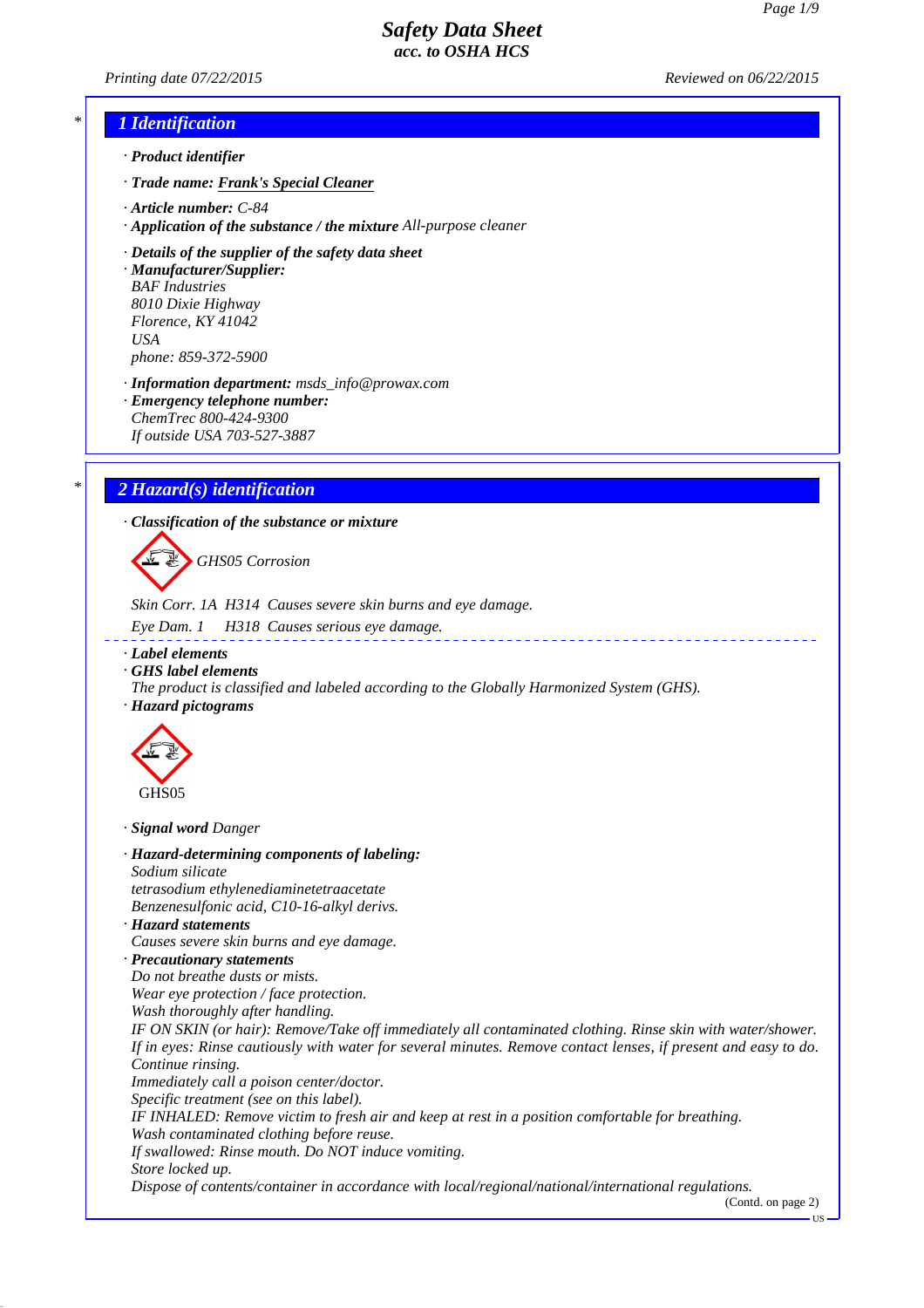*Printing date 07/22/2015 Reviewed on 06/22/2015*

*Trade name: Frank's Special Cleaner*

(Contd. of page 1)

| · Classification system:<br>$\cdot$ NFPA ratings (scale 0 - 4) |  |
|----------------------------------------------------------------|--|
| $Health = 2$<br>Fire = 1<br>Reactivity = 0                     |  |
| $\cdot$ HMIS-ratings (scale 0 - 4)                             |  |

 HEALTH FIRE  $\overline{REACTIVITY \, \vert \, \vert \, \vert}$  *Reactivity = 0* 2 *Health = 2*  $\overline{1}$ *Fire = 1*

#### *· Other hazards*

- *· Results of PBT and vPvB assessment*
- *· PBT: Not applicable.*
- *· vPvB: Not applicable.*

## *\* 3 Composition/information on ingredients*

*· Chemical characterization: Mixtures*

*· Description: Mixture of the substances listed below with nonhazardous additions.*

| · Dangerous components: |                                                                                                                    |              |
|-------------------------|--------------------------------------------------------------------------------------------------------------------|--------------|
|                         | 6834-92-0 Sodium silicate                                                                                          | $2.5 - 10\%$ |
|                         | $\leftrightarrow$ Skin Corr. 1B, H314; $\leftrightarrow$ STOT SE 3, H335                                           |              |
|                         | 64-02-8 tetrasodium ethylenediaminetetraacetate                                                                    | $2.5 - 10\%$ |
|                         | $\leftrightarrow$ Eye Dam. 1, H318; $\leftrightarrow$ Acute Tox. 4, H302                                           |              |
|                         |                                                                                                                    | $< 2.5\%$    |
|                         | 112-34-5 2-(2-butoxyethoxy)ethanol<br>$\sqrt{\frac{2}{2}}$ Eye Irrit. 2, H319; Flam. Liq. 4, H227                  |              |
|                         |                                                                                                                    | $\leq 2.5\%$ |
|                         | 68584-22-5 Benzenesulfonic acid, C10-16-alkyl derivs.<br>Acute Tox. 3, H301; Skin Corr. IA, H314; Eye Dam. 1, H318 |              |

## *\* 4 First-aid measures*

*· Description of first aid measures*

- *· General information: Immediately remove any clothing soiled by the product.*
- *· After inhalation: In case of unconsciousness place patient stably in side position for transportation.*
- *· After skin contact: Immediately wash with water and soap and rinse thoroughly.*
- *· After eye contact: Rinse opened eye for several minutes under running water. Then consult a doctor.*
- *· After swallowing: Drink copious amounts of water and provide fresh air. Immediately call a doctor. · Information for doctor:*
- *· Most important symptoms and effects, both acute and delayed No further relevant information available.*
- *· Indication of any immediate medical attention and special treatment needed No further relevant information available.*

## *5 Fire-fighting measures*

- *· Extinguishing media*
- *· Suitable extinguishing agents:*
- *CO2, extinguishing powder or water spray. Fight larger fires with water spray or alcohol resistant foam.*
- *· Special hazards arising from the substance or mixture No further relevant information available.*
- *· Advice for firefighters*
- *· Protective equipment: No special measures required.*

(Contd. on page 3)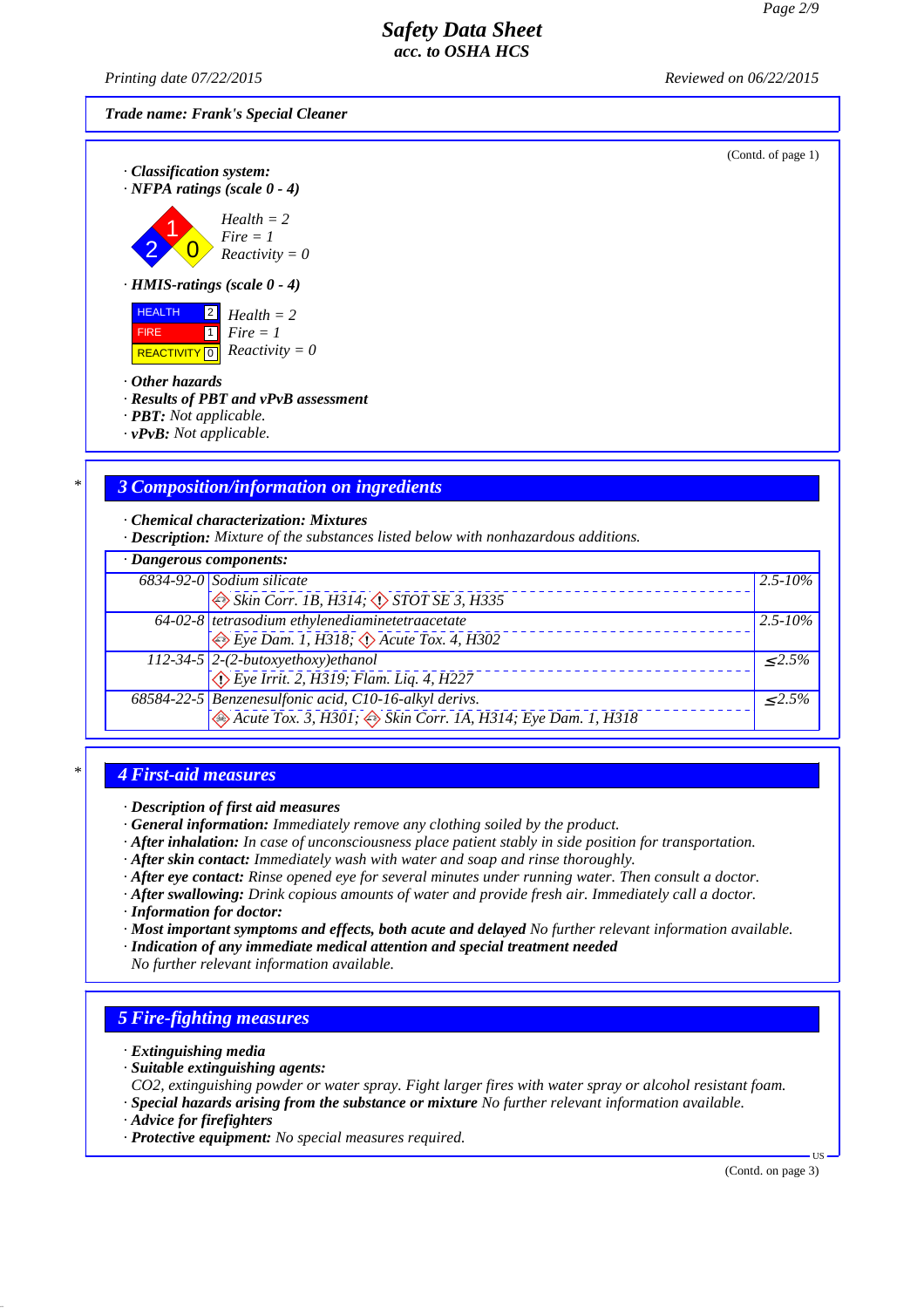*Printing date 07/22/2015 Reviewed on 06/22/2015*

*Trade name: Frank's Special Cleaner*

(Contd. of page 2)

## *\* 6 Accidental release measures*

- *· Personal precautions, protective equipment and emergency procedures Wear protective equipment. Keep unprotected persons away.*
- *· Environmental precautions: Do not allow product to reach sewage system or any water course. Inform respective authorities in case of seepage into water course or sewage system. Dilute with plenty of water.*
- *· Methods and material for containment and cleaning up: Absorb with liquid-binding material (sand, diatomite, acid binders, universal binders, sawdust). Use neutralizing agent. Dispose contaminated material as waste according to item 13. Ensure adequate ventilation. · Reference to other sections*
- *See Section 7 for information on safe handling. See Section 8 for information on personal protection equipment. See Section 13 for disposal information.*

## *7 Handling and storage*

*· Handling:*

- *· Precautions for safe handling Ensure good ventilation/exhaustion at the workplace. Prevent formation of aerosols.*
- *· Information about protection against explosions and fires: No special measures required.*
- *· Conditions for safe storage, including any incompatibilities*
- *· Storage:*
- *· Requirements to be met by storerooms and receptacles: No special requirements.*
- *· Information about storage in one common storage facility: Not required.*
- *· Further information about storage conditions: Keep receptacle tightly sealed.*
- *· Specific end use(s) No further relevant information available.*

# *\* 8 Exposure controls/personal protection*

- *· Additional information about design of technical systems: No further data; see item 7.*
- *· Control parameters*
- *· Components with limit values that require monitoring at the workplace:*
- *112-34-5 2-(2-butoxyethoxy)ethanol*
- *TLV Long-term value: 67.5\* mg/m³, 10\* ppm*
	- *\*Inhalable fraction and vapor*
- *· Additional information: The lists that were valid during the creation were used as basis.*
- *· Exposure controls*
- *· Personal protective equipment:*
- *· General protective and hygienic measures:*
- *Keep away from foodstuffs, beverages and feed. Immediately remove all soiled and contaminated clothing. Wash hands before breaks and at the end of work.*
- *Avoid contact with the eyes and skin.*
- *· Breathing equipment:*

*In case of brief exposure or low pollution use respiratory filter device. In case of intensive or longer exposure use respiratory protective device that is independent of circulating air.*

(Contd. on page 4)

US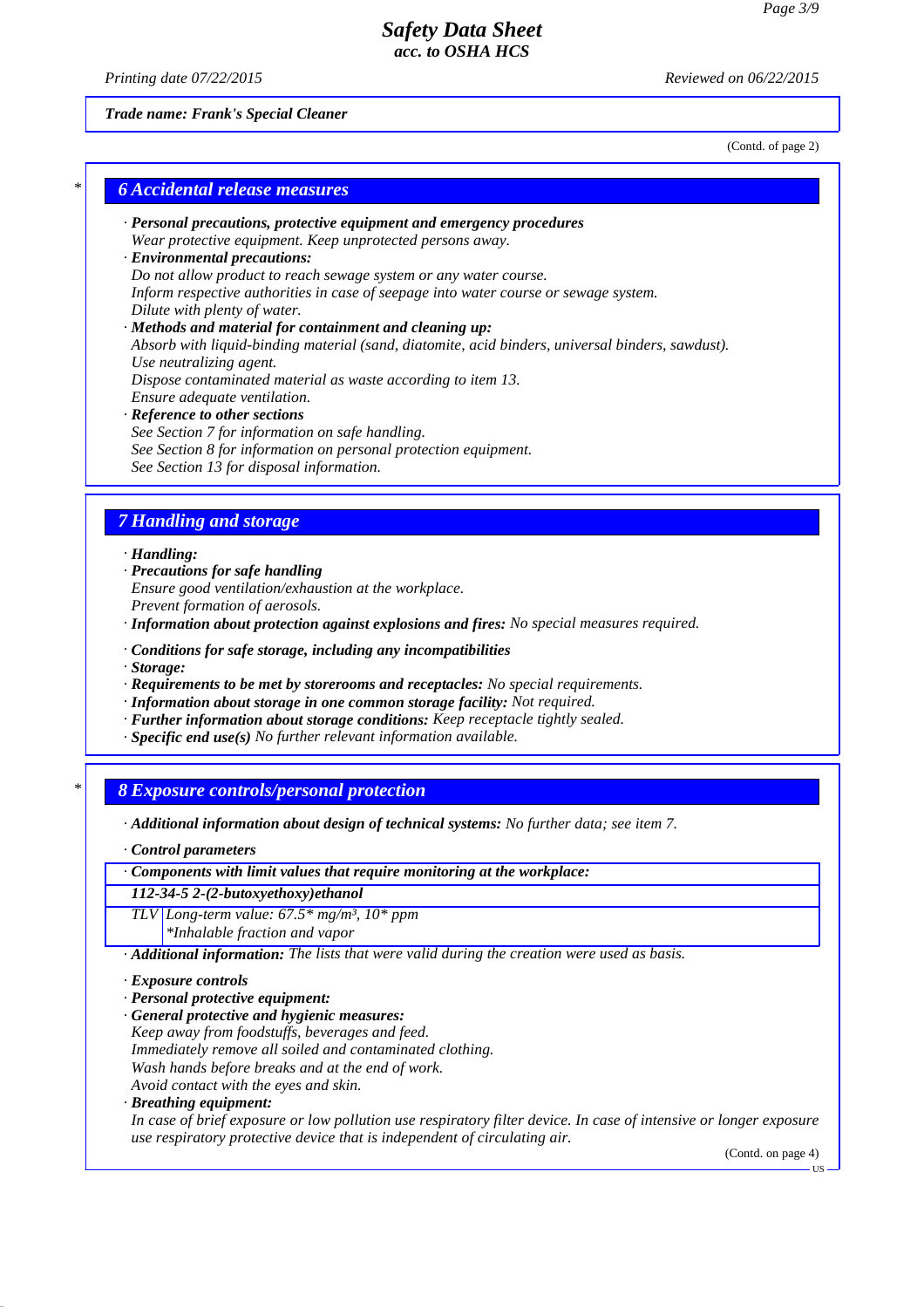*Printing date 07/22/2015 Reviewed on 06/22/2015*

(Contd. of page 3)

*Trade name: Frank's Special Cleaner*

*· Protection of hands:*



*Protective gloves*

*The glove material has to be impermeable and resistant to the product/ the substance/ the preparation. Due to missing tests no recommendation to the glove material can be given for the product/ the preparation/ the chemical mixture.*

*Selection of the glove material on consideration of the penetration times, rates of diffusion and the degradation*

*· Material of gloves*

*The selection of the suitable gloves does not only depend on the material, but also on further marks of quality and varies from manufacturer to manufacturer. As the product is a preparation of several substances, the resistance of the glove material can not be calculated in advance and has therefore to be checked prior to the application.*

#### *· Penetration time of glove material*

*The exact break through time has to be found out by the manufacturer of the protective gloves and has to be observed.*

*· Eye protection:*



*Tightly sealed goggles*

| · Information on basic physical and chemical properties            |                                               |  |
|--------------------------------------------------------------------|-----------------------------------------------|--|
| <b>General Information</b>                                         |                                               |  |
| $\cdot$ Appearance:<br>Form:                                       | Liquid                                        |  |
| Color:                                                             | Orange                                        |  |
| $\cdot$ Odor:                                                      | Fruit-like                                    |  |
| · Odour threshold:                                                 | Not determined.                               |  |
| $\cdot$ pH-value at 20 $\cdot$ C (68 $\cdot$ F):                   | 13.1                                          |  |
| $\cdot$ Change in condition                                        |                                               |  |
| <b>Melting point/Melting range:</b>                                | Undetermined.                                 |  |
| <b>Boiling point/Boiling range:</b>                                | 100 °C (212 °F)                               |  |
| $\cdot$ Flash point:                                               | Not applicable.                               |  |
| · Flammability (solid, gaseous):                                   | Not applicable.                               |  |
| · Ignition temperature:                                            |                                               |  |
| Decomposition temperature:                                         | Not determined.                               |  |
| $\cdot$ Auto igniting:                                             | Product is not selfigniting.                  |  |
| · Danger of explosion:                                             | Product does not present an explosion hazard. |  |
| · Explosion limits:                                                |                                               |  |
| Lower:                                                             | Not determined.                               |  |
| <b>Upper:</b>                                                      | Not determined.                               |  |
| $\cdot$ Vapor pressure at 20 $\textdegree$ C (68 $\textdegree$ F): | 23 hPa $(17 \, \text{mm Hg})$                 |  |
| $\cdot$ Density at 20 $\cdot$ C (68 $\cdot$ F):                    | $1.0557$ g/cm <sup>3</sup> (8.81 lbs/gal)     |  |
| $\cdot$ Relative density                                           | Not determined.                               |  |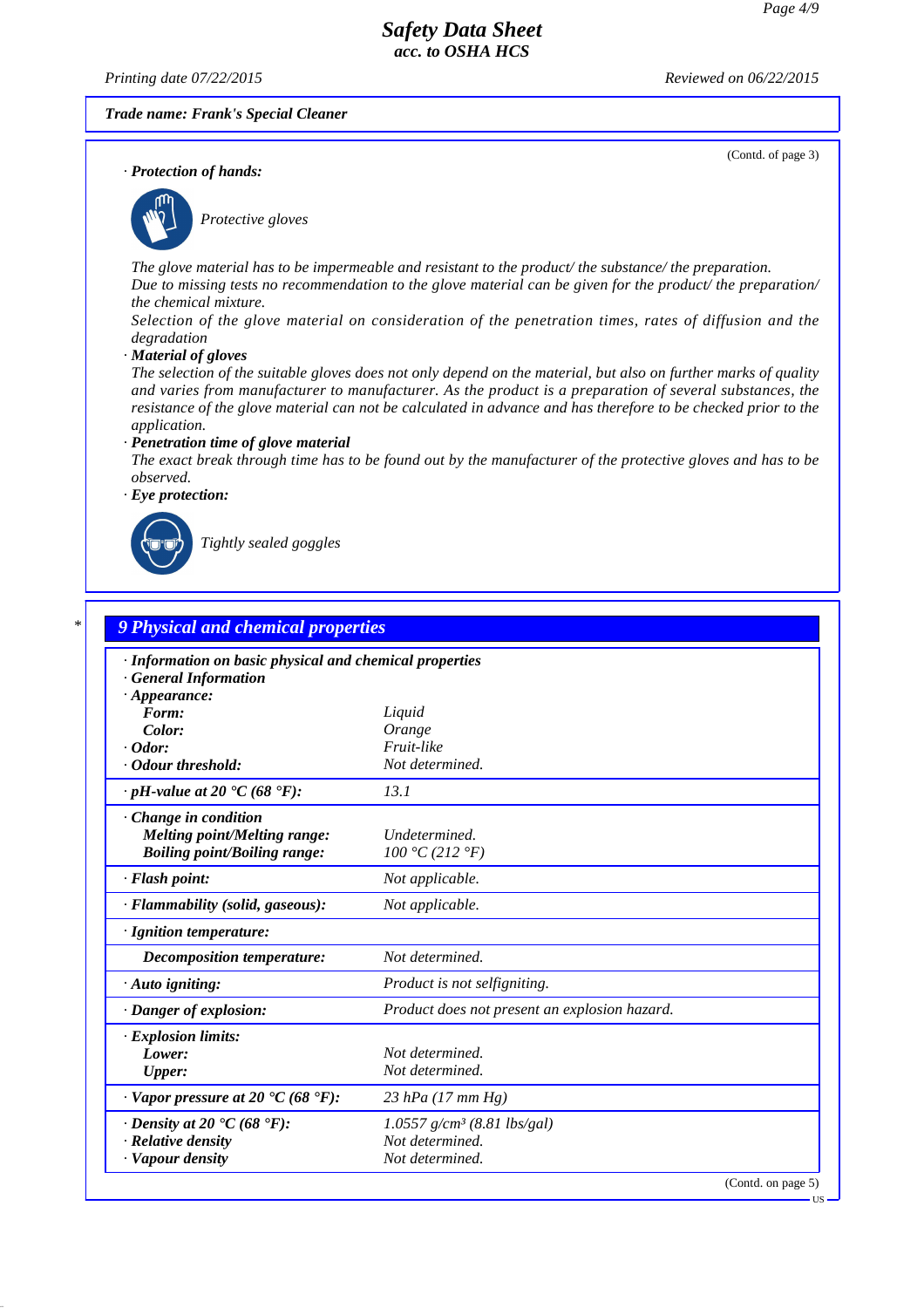*Printing date 07/22/2015 Reviewed on 06/22/2015*

*Trade name: Frank's Special Cleaner*

|                                                                         |                                            | (Contd. of page 4) |
|-------------------------------------------------------------------------|--------------------------------------------|--------------------|
| $\cdot$ Evaporation rate                                                | Not determined.                            |                    |
| $\cdot$ Solubility in / Miscibility with                                |                                            |                    |
| Water:                                                                  | Fully miscible.                            |                    |
| $\cdot$ <b>Partition coefficient (n-octanol/water):</b> Not determined. |                                            |                    |
| · Viscosity:                                                            |                                            |                    |
| Dynamic:                                                                | Not determined                             |                    |
| Kinematic:                                                              | Not determined.                            |                    |
| · Solvent content:                                                      |                                            |                    |
| Organic solvents:                                                       | $2.5\%$                                    |                    |
| Water:                                                                  | 83.3%                                      |                    |
| Solids content:                                                         | 19.1%                                      |                    |
| $\cdot$ Other information                                               | No further relevant information available. |                    |

## *\* 10 Stability and reactivity*

*· Reactivity No further relevant information available.*

- *· Chemical stability*
- *· Thermal decomposition / conditions to be avoided: No decomposition if used according to specifications.*
- *· Possibility of hazardous reactions No dangerous reactions known.*
- *· Conditions to avoid No further relevant information available.*
- *· Incompatible materials: No further relevant information available.*
- *· Hazardous decomposition products: No dangerous decomposition products known.*

#### *\* 11 Toxicological information*

- *· Information on toxicological effects*
- *· Acute toxicity:*
- *· Primary irritant effect:*
- *· on the skin: Caustic effect on skin and mucous membranes.*
- *· on the eye: Strong caustic effect.*
- *· Sensitization: No sensitizing effects known.*
- *· Additional toxicological information:*

*The product shows the following dangers according to internally approved calculation methods for preparations:*

*Corrosive*

*Swallowing will lead to a strong caustic effect on mouth and throat and to the danger of perforation of esophagus and stomach.*

*· Carcinogenic categories*

*· IARC (International Agency for Research on Cancer)*

*None of the ingredients is listed.*

#### *· NTP (National Toxicology Program)*

*None of the ingredients is listed.*

#### *· OSHA-Ca (Occupational Safety & Health Administration)*

*None of the ingredients is listed.*

## *\* 12 Ecological information*

- *· Toxicity*
- *· Aquatic toxicity: No further relevant information available.*
- *· Persistence and degradability No further relevant information available.*

(Contd. on page 6)

US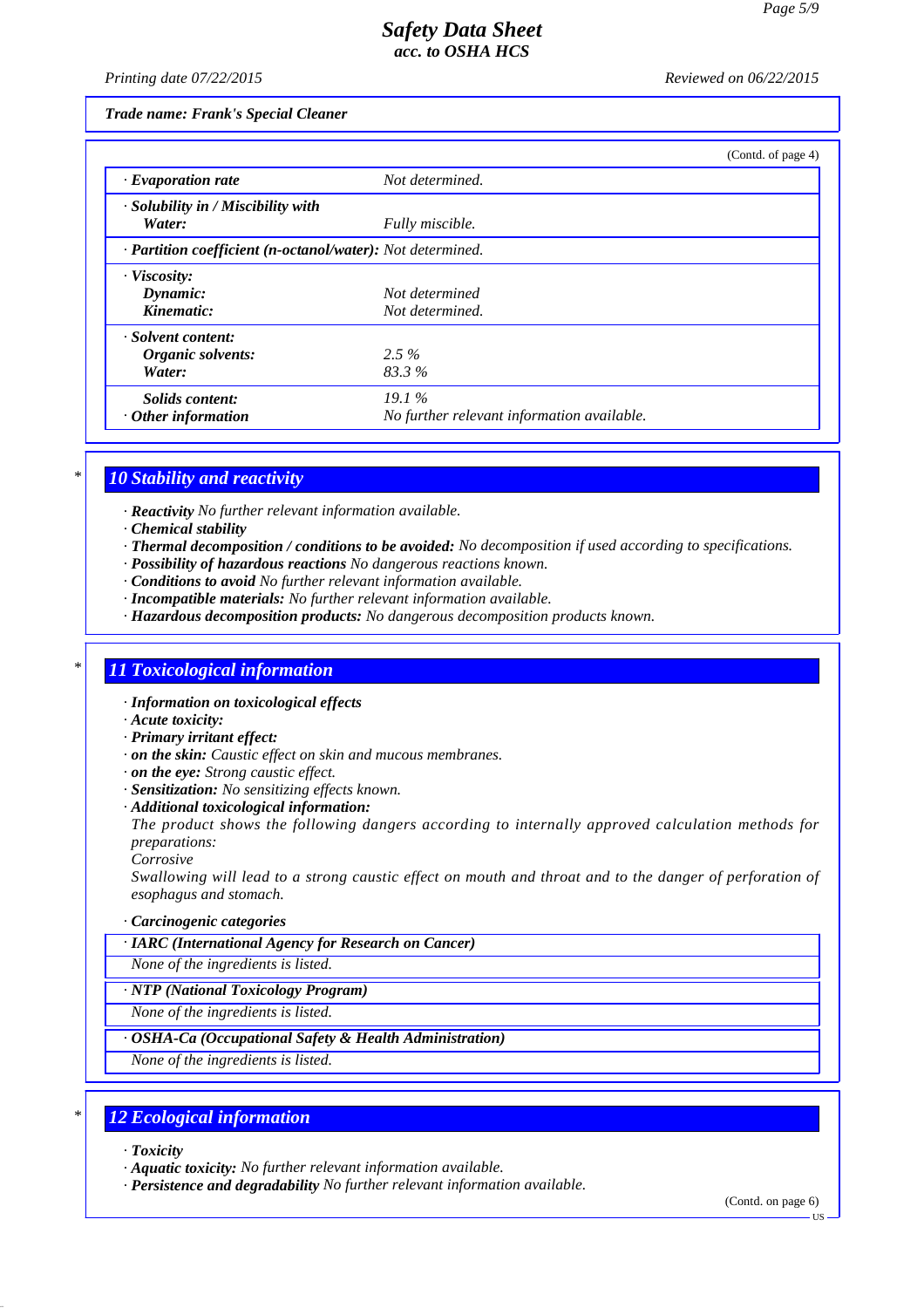*Printing date 07/22/2015 Reviewed on 06/22/2015*

*Trade name: Frank's Special Cleaner*

(Contd. of page 5)

- *· Behavior in environmental systems:*
- *· Bioaccumulative potential No further relevant information available.*
- *· Mobility in soil No further relevant information available.*
- *· Additional ecological information:*
- *· General notes:*
- *Generally not hazardous for water*
- *Must not reach bodies of water or drainage ditch undiluted or unneutralized.*

*Rinse off of bigger amounts into drains or the aquatic environment may lead to increased pH-values. A high pH-value harms aquatic organisms. In the dilution of the use-level the pH-value is considerably reduced, so that after the use of the product the aqueous waste, emptied into drains, is only low water-dangerous.*

- *· Results of PBT and vPvB assessment*
- *· PBT: Not applicable.*
- *· vPvB: Not applicable.*

*· Other adverse effects No further relevant information available.*

## *13 Disposal considerations*

- *· Waste treatment methods*
- *· Recommendation:*

*Must not be disposed of together with household garbage. Do not allow product to reach sewage system.*

- *· Uncleaned packagings:*
- *· Recommendation: Disposal must be made according to official regulations.*
- *· Recommended cleansing agent: Water, if necessary with cleansing agents.*

| $\cdot$ UN-Number<br>· DOT, ADR, IMDG, IATA | <i>UN1760</i>                                                                                     |
|---------------------------------------------|---------------------------------------------------------------------------------------------------|
| · UN proper shipping name                   |                                                                                                   |
| $\cdot$ <i>DOT</i>                          | Corrosive liquids, n.o.s. (Disodium trioxosilicate,                                               |
|                                             | Benzenesulfonic acid, C10-16-alkyl derivs.)                                                       |
| $-ADR$                                      | 1760 Corrosive liquids, n.o.s. (Disodium trioxosilicate,                                          |
|                                             | Benzenesulfonic acid, C10-16-alkyl derivs.)                                                       |
| · IMDG, IATA                                | CORROSIVE LIQUID, N.O.S. (DISODIUM TRIOXOSILICATE,<br>Benzenesulfonic acid, C10-16-alkyl derivs.) |
| · Transport hazard class(es)<br>$\cdot$ DOT |                                                                                                   |
|                                             |                                                                                                   |
| · Class                                     | 8 Corrosive substances                                                                            |
| $\cdot$ <i>Label</i>                        | 8                                                                                                 |
| ADR, IMDG, IATA                             |                                                                                                   |
|                                             |                                                                                                   |
|                                             | 8 Corrosive substances                                                                            |
| · Class                                     |                                                                                                   |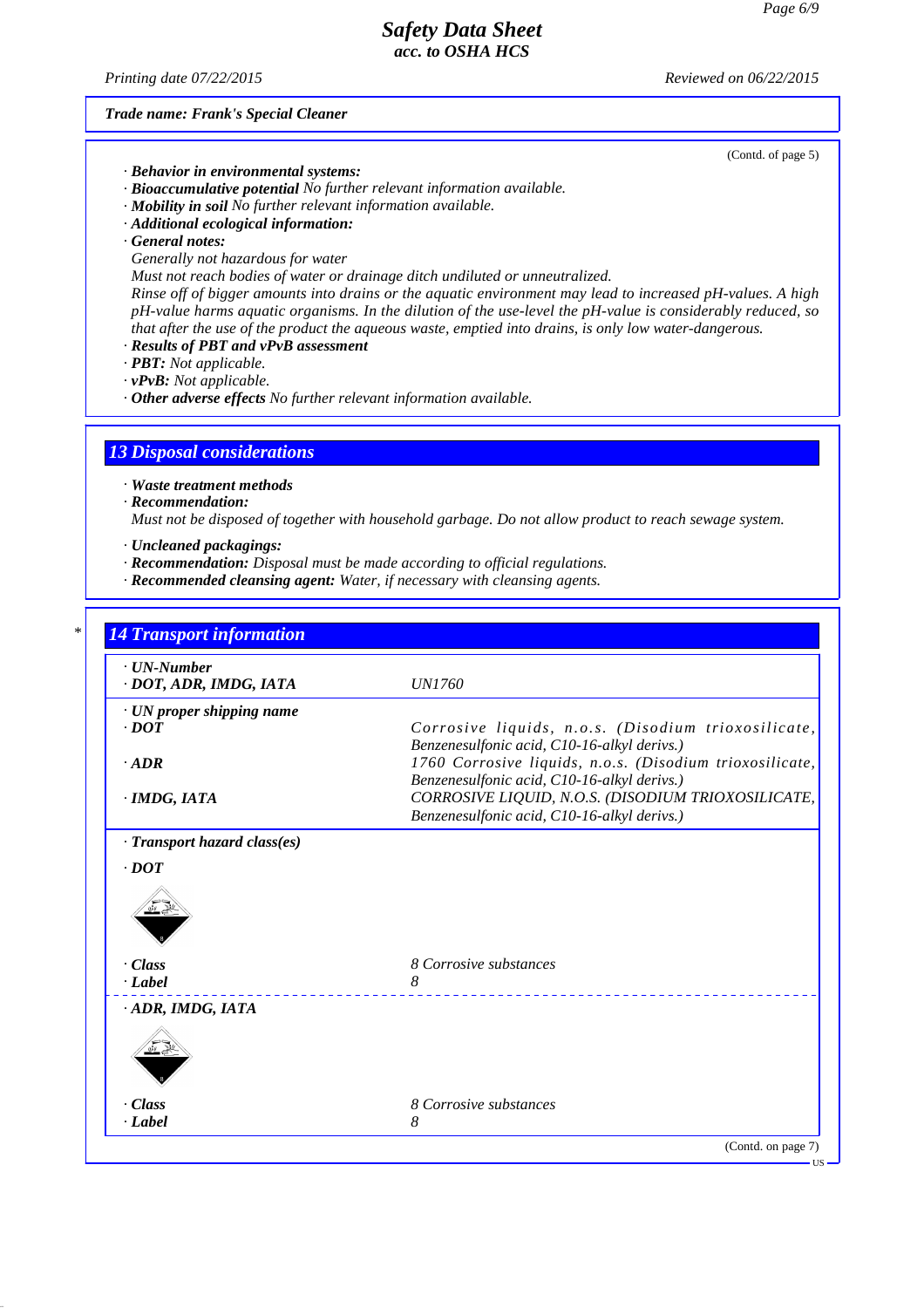*Printing date 07/22/2015 Reviewed on 06/22/2015*

*Trade name: Frank's Special Cleaner*

|                                                                                                    | (Contd. of page 6)                                                                                                     |
|----------------------------------------------------------------------------------------------------|------------------------------------------------------------------------------------------------------------------------|
| · Packing group<br>· DOT, ADR, IMDG, IATA                                                          | Ш                                                                                                                      |
| · Environmental hazards:<br>$\cdot$ Marine pollutant:                                              | No                                                                                                                     |
| · Special precautions for user<br>· Danger code (Kemler):<br>· EMS Number:<br>· Segregation groups | Warning: Corrosive substances<br>80<br>$F-A.S-B$<br>Alkalis, acids                                                     |
| · Transport in bulk according to Annex II of<br><b>MARPOL73/78 and the IBC Code</b>                | Not applicable.                                                                                                        |
| · Transport/Additional information:                                                                |                                                                                                                        |
| $\cdot$ DOT                                                                                        |                                                                                                                        |
| · Quantity limitations                                                                             | On passenger aircraft/rail: 5 L<br>On cargo aircraft only: 60 L                                                        |
| $.$ ADR                                                                                            |                                                                                                                        |
| $\cdot$ Excepted quantities (EQ)                                                                   | Code: El<br>Maximum net quantity per inner packaging: 30 ml<br>Maximum net quantity per outer packaging: 1000 ml       |
| $\cdot$ <i>IMDG</i>                                                                                |                                                                                                                        |
| $\cdot$ Limited quantities (LQ)<br>$\cdot$ Excepted quantities (EQ)                                | 5L<br>Code: El<br>Maximum net quantity per inner packaging: 30 ml<br>Maximum net quantity per outer packaging: 1000 ml |
| · UN "Model Regulation":                                                                           | UN1760, Corrosive liquids, n.o.s. (Disodium trioxosilicate,<br>Benzenesulfonic acid, C10-16-alkyl derivs.), 8, III     |

# *\* 15 Regulatory information*

*· Safety, health and environmental regulations/legislation specific for the substance or mixture · Sara*

*· Section 355 (extremely hazardous substances):*

*None of the ingredients is listed.*

*· Section 313 (Specific toxic chemical listings):*

*7758-29-4 pentasodium triphosphate*

*· TSCA (Toxic Substances Control Act) All ingredients are listed · Proposition 65*

*· Chemicals known to cause cancer:*

*None of the ingredients is listed.*

*· Chemicals known to cause reproductive toxicity for females:*

*None of the ingredients is listed.*

*· Chemicals known to cause reproductive toxicity for males:*

*None of the ingredients is listed.*

*· Chemicals known to cause developmental toxicity:*

*None of the ingredients is listed.*

*· Carcinogenic categories*

*· EPA (Environmental Protection Agency)*

*None of the ingredients is listed.*

(Contd. on page 8)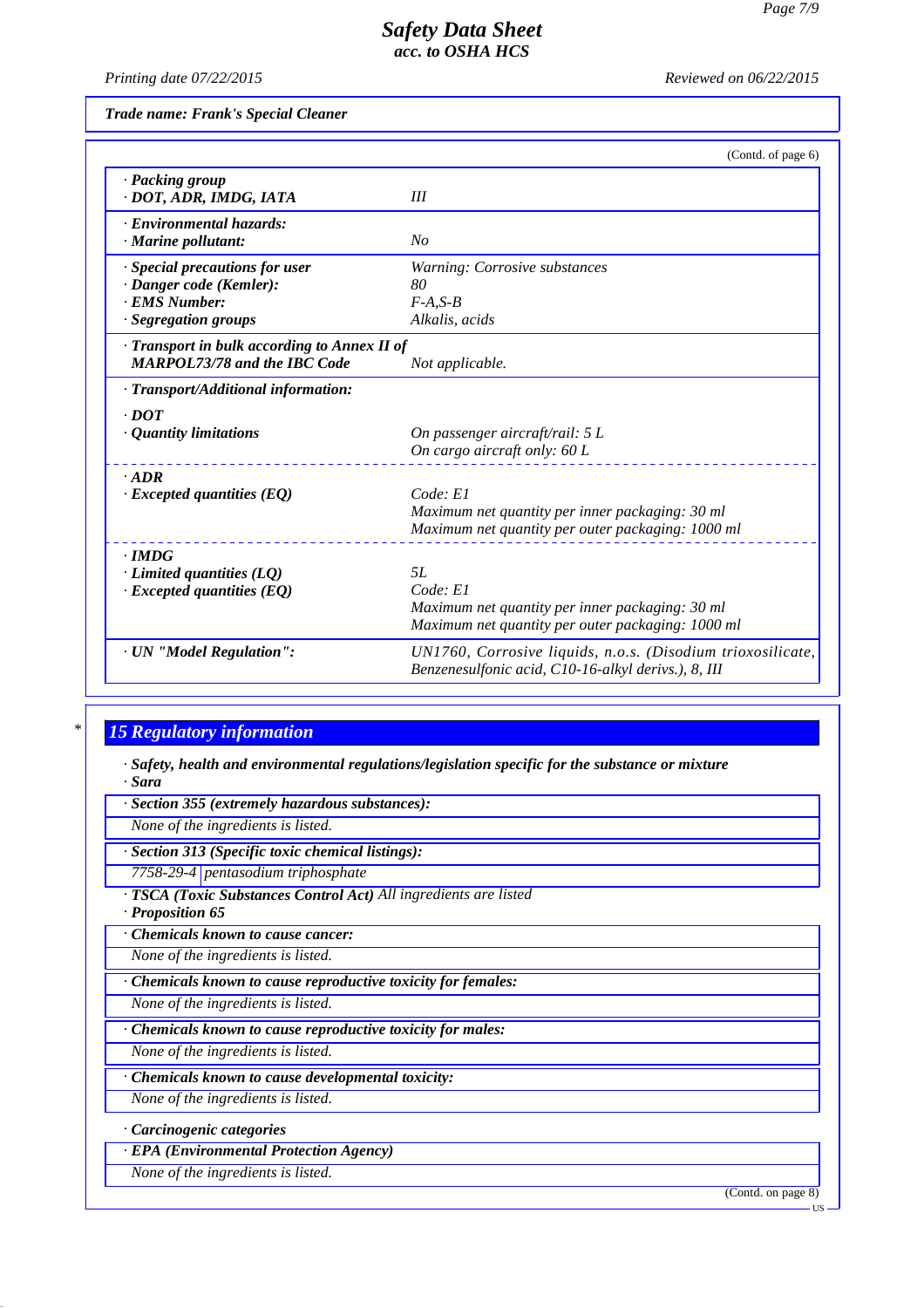*Printing date 07/22/2015 Reviewed on 06/22/2015*

*Trade name: Frank's Special Cleaner*

|                                                                                                                                                                                                                                                                                                                                                                                                                                                                                                                                                                                                                                                                                                                                                                                                                                                                                                                                                                                                                                                             | (Contd. of page 7) |
|-------------------------------------------------------------------------------------------------------------------------------------------------------------------------------------------------------------------------------------------------------------------------------------------------------------------------------------------------------------------------------------------------------------------------------------------------------------------------------------------------------------------------------------------------------------------------------------------------------------------------------------------------------------------------------------------------------------------------------------------------------------------------------------------------------------------------------------------------------------------------------------------------------------------------------------------------------------------------------------------------------------------------------------------------------------|--------------------|
| · TLV (Threshold Limit Value established by ACGIH)                                                                                                                                                                                                                                                                                                                                                                                                                                                                                                                                                                                                                                                                                                                                                                                                                                                                                                                                                                                                          |                    |
| None of the ingredients is listed.                                                                                                                                                                                                                                                                                                                                                                                                                                                                                                                                                                                                                                                                                                                                                                                                                                                                                                                                                                                                                          |                    |
| · NIOSH-Ca (National Institute for Occupational Safety and Health)                                                                                                                                                                                                                                                                                                                                                                                                                                                                                                                                                                                                                                                                                                                                                                                                                                                                                                                                                                                          |                    |
| None of the ingredients is listed.                                                                                                                                                                                                                                                                                                                                                                                                                                                                                                                                                                                                                                                                                                                                                                                                                                                                                                                                                                                                                          |                    |
| GHS label elements<br>The product is classified and labeled according to the Globally Harmonized System (GHS).<br>· Hazard pictograms                                                                                                                                                                                                                                                                                                                                                                                                                                                                                                                                                                                                                                                                                                                                                                                                                                                                                                                       |                    |
| GHS05                                                                                                                                                                                                                                                                                                                                                                                                                                                                                                                                                                                                                                                                                                                                                                                                                                                                                                                                                                                                                                                       |                    |
| · Signal word Danger                                                                                                                                                                                                                                                                                                                                                                                                                                                                                                                                                                                                                                                                                                                                                                                                                                                                                                                                                                                                                                        |                    |
| · Hazard-determining components of labeling:<br>Sodium silicate<br>tetrasodium ethylenediaminetetraacetate<br>Benzenesulfonic acid, C10-16-alkyl derivs.<br>· Hazard statements<br>Causes severe skin burns and eye damage.<br>$\cdot$ Precautionary statements<br>Do not breathe dusts or mists.<br>Wear eye protection / face protection.<br>Wash thoroughly after handling.<br>IF ON SKIN (or hair): Remove/Take off immediately all contaminated clothing. Rinse skin with water/shower.<br>If in eyes: Rinse cautiously with water for several minutes. Remove contact lenses, if present and easy to do.<br>Continue rinsing.<br>Immediately call a poison center/doctor.<br>Specific treatment (see on this label).<br>IF INHALED: Remove victim to fresh air and keep at rest in a position comfortable for breathing.<br>Wash contaminated clothing before reuse.<br>If swallowed: Rinse mouth. Do NOT induce vomiting.<br>Store locked up.<br>Dispose of contents/container in accordance with local/regional/national/international regulations. |                    |

## *16 Other information*

*This information is based on our present knowledge. However, this shall not constitute a guarantee for any specific product features and shall not establish a legally valid contractual relationship.*

#### *· Date of preparation / last revision 07/22/2015 / 8*

*· Abbreviations and acronyms: RID: Règlement international concernant le transport des marchandises dangereuses par chemin de fer (Regulations Concerning the International Transport of Dangerous Goods by Rail) ICAO: International Civil Aviation Organisation ADR: Accord européen sur le transport des marchandises dangereuses par Route (European Agreement concerning the International Carriage of Dangerous Goods by Road) IMDG: International Maritime Code for Dangerous Goods DOT: US Department of Transportation IATA: International Air Transport Association ACGIH: American Conference of Governmental Industrial Hygienists EINECS: European Inventory of Existing Commercial Chemical Substances ELINCS: European List of Notified Chemical Substances CAS: Chemical Abstracts Service (division of the American Chemical Society) NFPA: National Fire Protection Association (USA) HMIS: Hazardous Materials Identification System (USA) PBT: Persistent, Bioaccumulative and Toxic vPvB: very Persistent and very Bioaccumulative Flam. Liq. 4: Flammable liquids, Hazard Category 4 Acute Tox. 3: Acute toxicity, Hazard Category 3*

(Contd. on page 9)